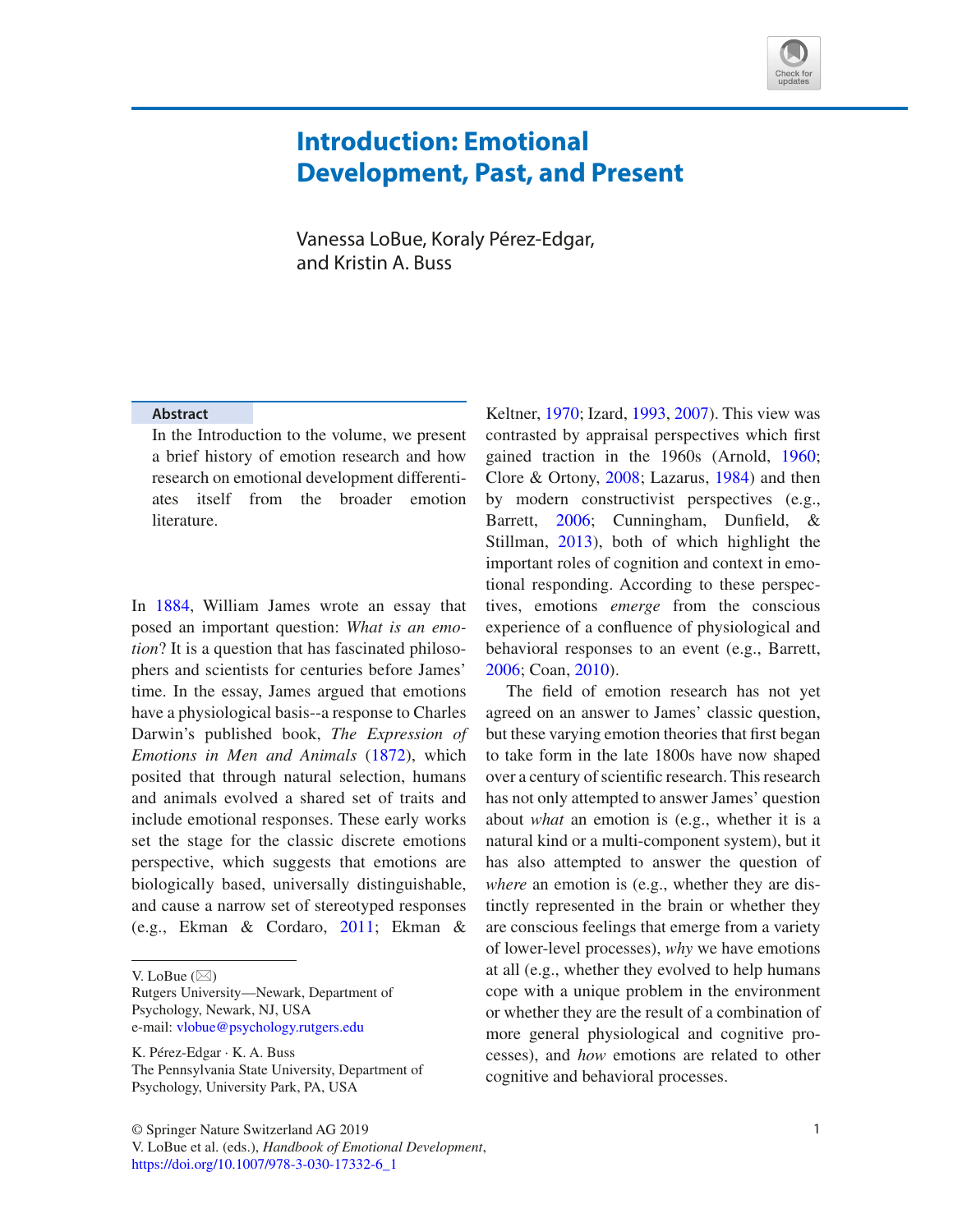These questions are crucially important to our understanding of human emotion. However, what is notably absent from this set of questions are two core issues: *When* do emotions emerge in development, and *for whom* are they most likely to emerge? These questions may not be in the forefront of the minds of social and cognitive psychologists, but they are critical to researchers interested in *emotional development*. Emotional development is generally seen as a small subset of the larger feld of emotion research. Indeed, in the most prominent emotion compendiums such as the *Handbook of Emotions* or the *Handbook of Affective Sciences*, development is covered as a subset in one of several larger sections. However, despite having some small real estate in these larger handbooks, researchers who study emotional development approach it from a variety of perspectives and methodologies that are unique to developmental science.

The empirical study of emotional development perhaps started in the 1960s, when John Bowlby and Mary Ainsworth began an investigation of the effects of maternal separation on child development. In her classic "strange situation" paradigm, Ainsworth tried to measure infants' emotional responses to maternal separation in and out of the presence of a stranger in order to describe their attachment style (Ainsworth & Bell, 1970). Around the same time, Jerome Kagan was also studying emotional responses in infants (Kagan, Moss, & Kagan, 1962). However, he was interested in using their emotional responses to both novel objects and people to identify infant temperament—or an individual's own style of emotional responding—and how it predicted their behavior in social situations. Both Ainsworth's and Kagan's approaches to studying emotions in infants and children differed signifcantly from those of their contemporaries who were studying emotion in adults. Instead of asking what emotions are, they focused on individual differences in emotional responding and how those individual differences predicted other important behaviors like attachment quality or sociability over the course of development.

In keeping with this initial line of work, contemporary developmental psychologists who

study emotion still take a very different approach when compared to social and cognitive psychologists and neuroscientists who mainly focus on adults. Specially, while developmentalists ask the *what*, *where*, *why*, and *how* questions of emotion, they are also interested in *when* emotions develop throughout the lifespan and often take a personcentered approach—the question of *who*—to ask how individual differences in emotional responding predict other behaviors. Along with a unique set of questions, developmental psychologists approach emotion with a unique set of methods that are especially tailored to younger participants. Unlike typical adults, infants and young children are either non-verbal or have limited language abilities, they are notoriously noncompliant, relatively incapable of following lengthy instructions, and typically do not maintain the relatively sedate state needed to provide neural measures (e.g., fMRI). Thus, developmentalists often have to rely on a unique set of methodologies, such as passive viewing attention measures, eye-tracking, gross behavioral responses, physiology, EEG/ERP, and parent report.

Further, although many developmentalists use either discrete emotions or emergent frameworks in their work, others use one of two developmental approaches to guide their methodologies and research questions. Many, for example, take a functionalist perspective on emotional development, which is a process-based approach that focuses on the adaptive function that each emotion serves. Others take a dynamic systems approach, which focuses on describing the process by which emotions emerge across development based on context and individual differences (for a review of both perspectives, see Witherington & Crichton, 2007). Although the discrete versus emergent debate resonates loudly in the emotion literature more broadly, it is clear from the chapters that follow that the functionalist and dynamic systems perspectives are more dominant in the developmental literature.

Altogether, while emotional development is indeed a subfeld of emotion research, it is also a unique, burgeoning feld of its own, with distinct theoretical frameworks, methodologies, and empirical questions. This is the frst handbook that